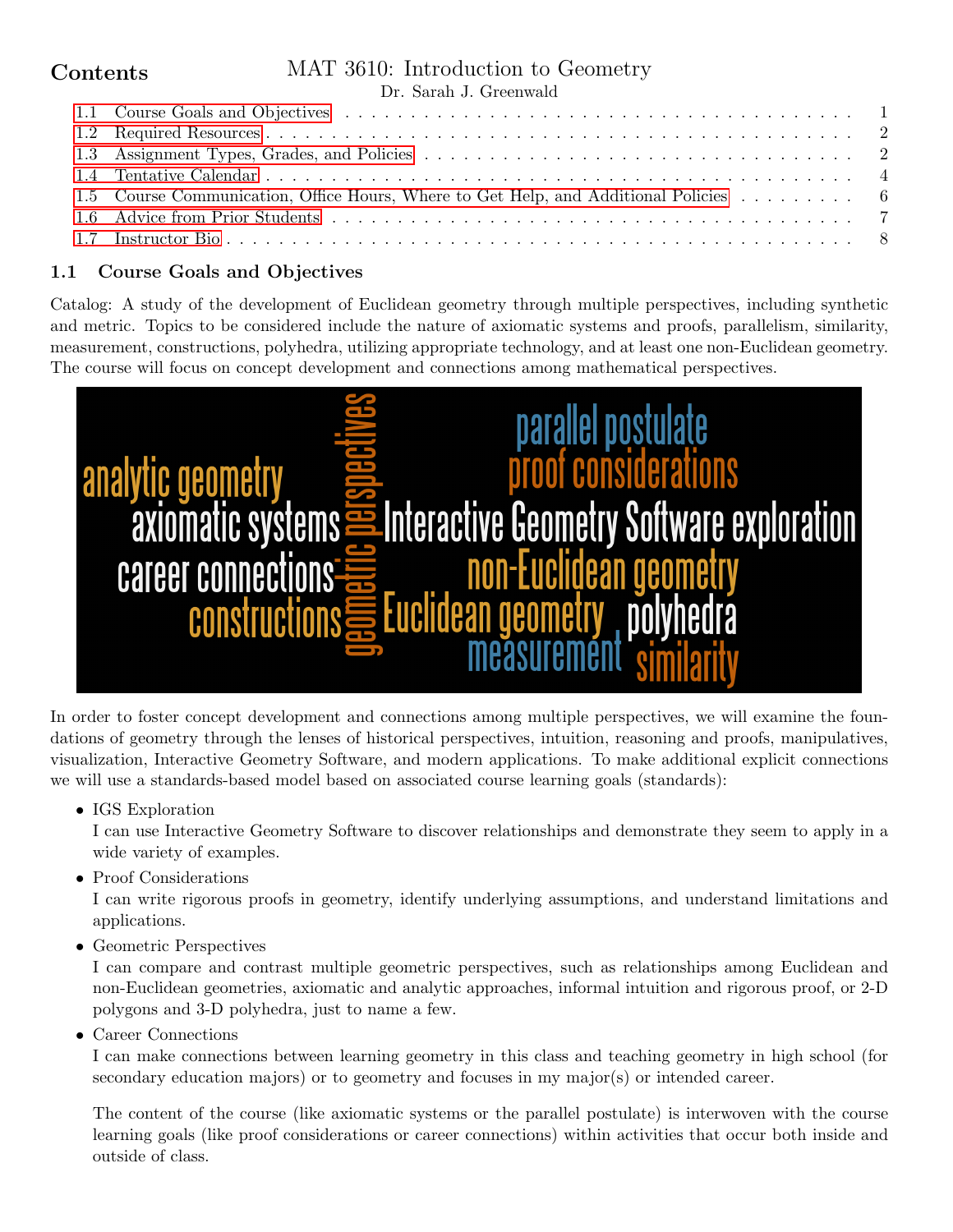## <span id="page-1-0"></span>1.2 Required Resources

- Roads to Geometry Third Edition by Edward C. Wallace and Stephen F. West available for rental
- printouts of Project 4 to tape up
- scanning handwritten work: the course is designed so that you'll collate handwritten work from each classroom worksheet and project into a full size multipage PDF for submission in ASULearn. You can electronically annotate a PDF using an electronic stylus, or write on the paper copy I give you and scan and collate it into a PDF. If you have a phone or tablet, apps like Adobe Scan or CamScanner can work well. You can also use many printers or photo copiers to scan to PDFs—the school library lists that as an option and they can help:

<https://library.appstate.edu/services-search/print-zone-tech-help>. PDFsam on a PC or Preview on a Mac can collate multiple PDFs together, like for a project.

• reliable access to technology, software, and high speed connectivity: The work you're going to do outside of class you'll be accessing though your internet connection with a device, so it will be really important to have access to a dependable high-speed internet connection and a good computer that can run everything we'll need. The software is free, including GeoGebra Geometry and Microsoft Excel—any student with a valid Appstate email address can access Office 365 on their own computer or on campus computers. For optional office hours, we'll use Zoom videoconference software with breakout rooms. Flexible browsers that will play common media formats from various sources such as from webpages, Google Drive, YouTube, and ASULearn, including interactive videos, a taxicab treasure hunt, and html5 apps are also something we'll use. ASULearn components work best from scrolling through the activities themselves on a computer—the Moodle mobile app does not always show everything as designed, both for visibility and for due dates.

## <span id="page-1-1"></span>1.3 Assignment Types, Grades, and Policies



#### • Effective ASULearn Engagement 30%

ASULearn checkmarks may be ones where you can manually mark the activity as completed or are earned for a good faith effort when you access an activity or receive a proficient grade by a deadline  $\mathcal{A}$ . Attempt items for completion and take interactive video notes by the listed date when possible as the material builds on itself. The percentage of checkmarks determines the overall engagement grade. While most items have strict deadlines, there is flexibility built in and multiple pathways for success—interactive videos have multiple chances to succeed, many ASULearn items can be completed ahead, plus, to accommodate for emergencies, **H-P** H the lowest 3 checkmark assignments are dropped. Activities may include

**TA** web pages, PDFs, files, interactive videos, surveys, forums, turn-ins, begin projects and reflections, select a topic, and peer review.

• Projects 30%

There are 6 projects over the course of the semester, which include problem sets as well as research projects that you will also share with your classmates. They are designed to apply course learning goals to the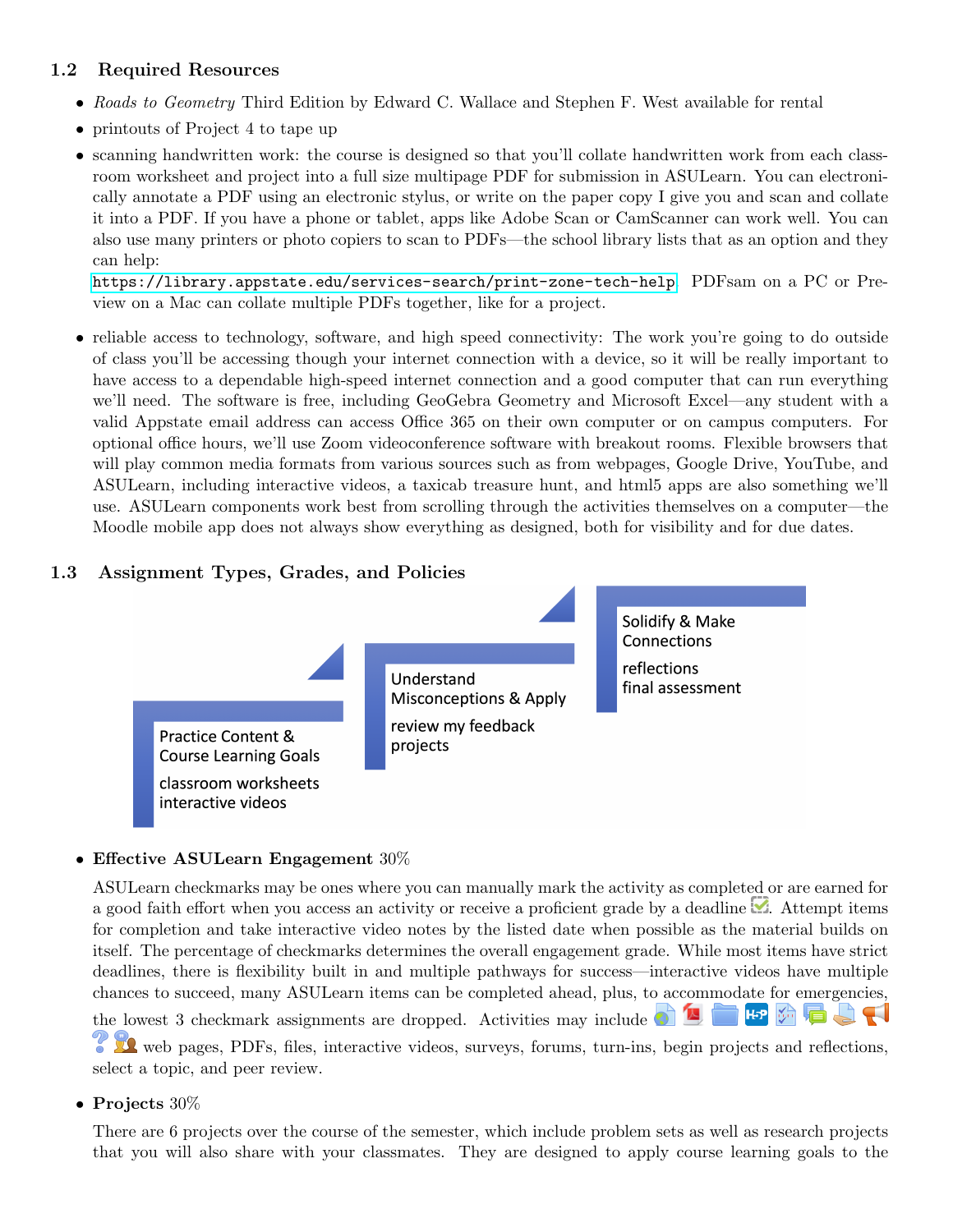content of the course in novel settings and from numerous points of view in order to practice the material and make connections. Your work must be turned in on or before the due date at the beginning of class. To accommodate issues that may arise, the lowest project will automatically be dropped—save this for emergencies. If you have earned a passing grade of at least 60% for every project (including the dropped one) then you will receive +1 added on to your final average. Some days are lighter than others and it will help you to progress on upcoming activities in advance, especially major assignments.

#### • Reflections 20%

Talking time to look back at what you have done and make new connections allows you to solidify knowledge and put your understanding in context. Reflections are expositions, typically the equivalent of 1–2 pages long, single-spaced typed text. They connect content in the course to course learning goals. Reflections are quite flexible so that you can follow up on and make connections to your own interests. For each reflection, list the learning goal you want me to assess, reflect on all components of it, and give an example related to course content that you feel best showcases the goal and your understanding of it. In addition, reflect and personalize. For example, you might focus on your own development as related to the goal, what you are still working on, and/or you could conduct research to find additional new connections. For the first reflection, you will receive feedback from peers and myself and have a chance to revise it. There is no late work accepted, but the lowest is dropped: there are five reflections total in which to satisfy the four learning goals reflections and your grade is calculated as the percentage of learning goals achieved. A rubric is used to grade them.

#### • Final Assessment 15%

Designed to help you solidify and make connections, we'll have an assessment during our assigned time at finals. There will be an interactive video notes portfolio component, an individual component, and a component where you can work in groups. You work alone until I collect the individual part of the assessment and say it is "group time." Then you may continue to work alone or in groups (or a combination!). The idea is to give you opportunities to communicate course content with your peers, since this is one of ASU's main educational goals. As on [https://facultyhandbook.appstate.edu/sites/default/files/](https://facultyhandbook.appstate.edu/sites/default/files/faculty-handbook-2021.pdf) [faculty-handbook-2021.pdf](https://facultyhandbook.appstate.edu/sites/default/files/faculty-handbook-2021.pdf) "an instructor may NOT change the date or time of an examination without permission of the departmental chair and dean... Permission is granted only in case of emergency."

#### • Effective Class Engagement 5%

ASU designates that "Face-to face component is not a lecture but provides time for discussion, demonstrations, problem-solving, and higher-level thinking and collaborative activities. Class time is used to apply course content in ways that can only be accomplished when everyone is together in the same place."

<https://cae.appstate.edu/teaching-learning/course-delivery-options>. Effective class engagement is essential to our course integrity and attendance is required at ALL such classes, with the exception of legitimate or excused absences.

If you expect to miss more than 10% of classes due to university sponsored activities or other reasons then I advise you to drop the course. Any student who wants to obtain an "excused absence" for less than 10% of classes must meet certain responsibilities, including contacting me on the ASULearn forum in advance when possible, providing official documentation, and making up any possible work in advance.

If the university cancels classes or changes them, continue progressing on the work due on ASULearn and check ASULearn for any updated info, which may include plans for the missed class such as Zoom meetings or individual activities.

It will be useful if you bring a computer, tablet, or phone to classes that can access webpages—if not, you can still participate in other ways.

ASU prepares students to employ various modes of communication that can help communities reach consensus or respectful disagreement: successful communicators interact effectively with people of both similar and different experiences and values and in this class you will practice oral and written communication during class by interacting with your peers and me. Regardless of gender, political party, race, religion, sexuality,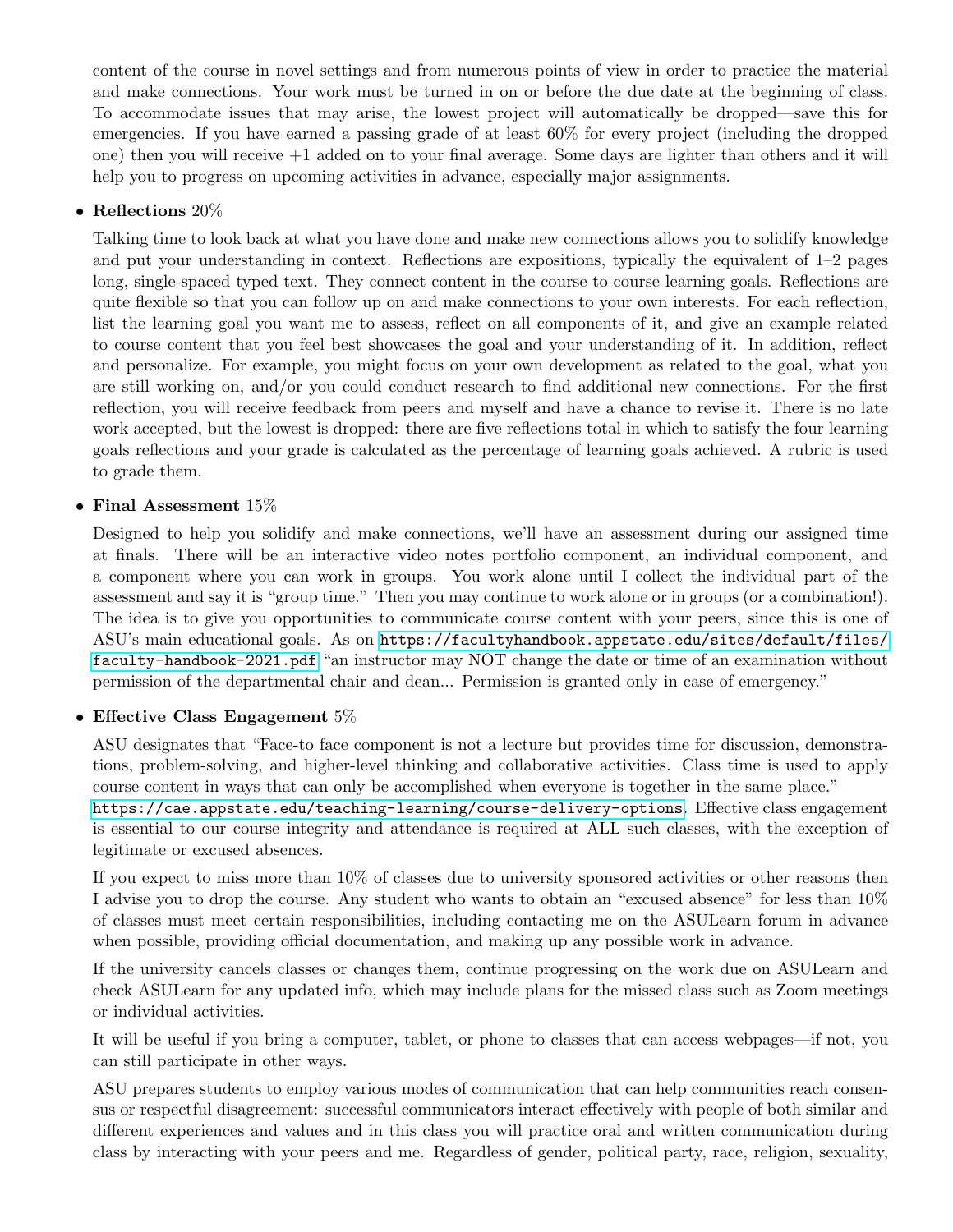or more this class is to be a welcoming environment, and so I want you to be sensitive and respectful to each other in upcoming discussions. Keep it a safe place to express meaningful ideas and opinions. Actively listen to others and encourage everyone to participate. Part of the welcoming environment is to keep an open mind as you engage in our class activities, explore consensus and employ collective thinking across barriers. Maintain a professional tone, show respect and courtesy, and make your contributions matter. Performing activities that detract from the welcoming environment or distract your neighbors or me will result in a lowered grade. Asking or answering related and thought-provoking questions, coming up with creative ways of thinking about the material, and explaining the material to others are some examples of positive class engagement that will increase your grade.

\* Accommodations in the determination of your final grade may be made for extenuating circumstances that are officially documented to prevent you from completing work early or on time.

The grading scale is:  $A \ge 93; 90 \le A - 93; 87 \le B + 90...$ 

#### <span id="page-3-0"></span>1.4 Tentative Calendar

This class has two of our three credit hours as in-person meetings. You'll have daily work between our classes but you have the flexibility to work ahead to meet the deadlines if that is better for your schedule: plan to spend 3.5–5 hours between classes, on average, as per the University-wide Statement on Student Engagement with Courses—while we don't meet synchronously for the third hour, its time in and out of class are a part of this computation.

Details for assignment and in-class activities and any changes in dates are on

#### <https://www.appstate.edu/~greenwaldsj/class/3610/s22.html>

and ASULearn. While activities on specific course content are listed below, topics are not limited to that time period. For instance, constructions are introduced early on but continue throughout the semester.

|               | Class Monday            | <b>Between Classes</b>         | Class Wednesday                       | <b>Between Classes</b>         |
|---------------|-------------------------|--------------------------------|---------------------------------------|--------------------------------|
|               |                         | (by 1pm Wednesday)             |                                       | (by 1pm Monday)                |
| $1/10-$       | active learning work-   | -axiomatic systems & con-      | learning goals work-                  | -axiomatic systems & con-      |
| 1/12          | sheet                   | structions 1 interactive video | sheet                                 | structions 2 interactive video |
|               |                         | -3610 interactive video        |                                       | -begin Project 1               |
|               |                         | -turn in worksheet             |                                       | -get to know posting           |
|               |                         | -add ASULearn profile pic      |                                       | -turn in worksheet             |
|               |                         | -Zoom update $\&$ profile pic  |                                       | -obtain rental book            |
| 1/19          | State Holiday           |                                | axiomatic systems $\&$                | -Project 1                     |
|               |                         |                                | constructions 1 work-                 | -read the syllabus             |
|               |                         |                                | sheet                                 | -turn in worksheet             |
| $1/24-$       | axiomatic systems &     | -congruence $\&$ similarity 1  | congruence $&$ similar-               | -congruence $\&$ similarity 2  |
| 1/26          | constructions 2 work-   | interactive video              | ity 1 worksheet                       | interactive video              |
|               | sheet                   | -select topic for Project 2    |                                       | -turn in worksheet             |
|               |                         | -turn in worksheet             |                                       |                                |
| $1/31-$       | congruence $&$ similar- | $-Project 2$                   | Project<br>$\overline{2}$<br>elevator | -Euclidean<br>spherical<br>and |
| 2/2           | ity 2 worksheet         | -turn in worksheet             | pitch presentations on                | interactive<br>perspectives    |
|               |                         |                                | Euclidean perspectives                | video                          |
|               |                         |                                |                                       | -begin Reflection 1            |
| $\sqrt{2/7-}$ | spherical perspectives  | -Reflection 1                  | spherical angle sum                   | -peer review Reflection 1      |
| 2/9           | worksheet               | -turn in worksheet             | and AAA worksheet                     | -turn in worksheet             |
| $2/14-$       | Pythagorean theorem     | -Project 3                     | Pythagorean theorem                   | -Pythagorean theorem inter-    |
| 2/16          | 1 worksheet             | -turn in worksheet             | 2 worksheet                           | active video                   |
|               |                         |                                |                                       | -select topic for Project 4    |
|               |                         |                                |                                       | -turn in worksheet             |
|               |                         |                                |                                       |                                |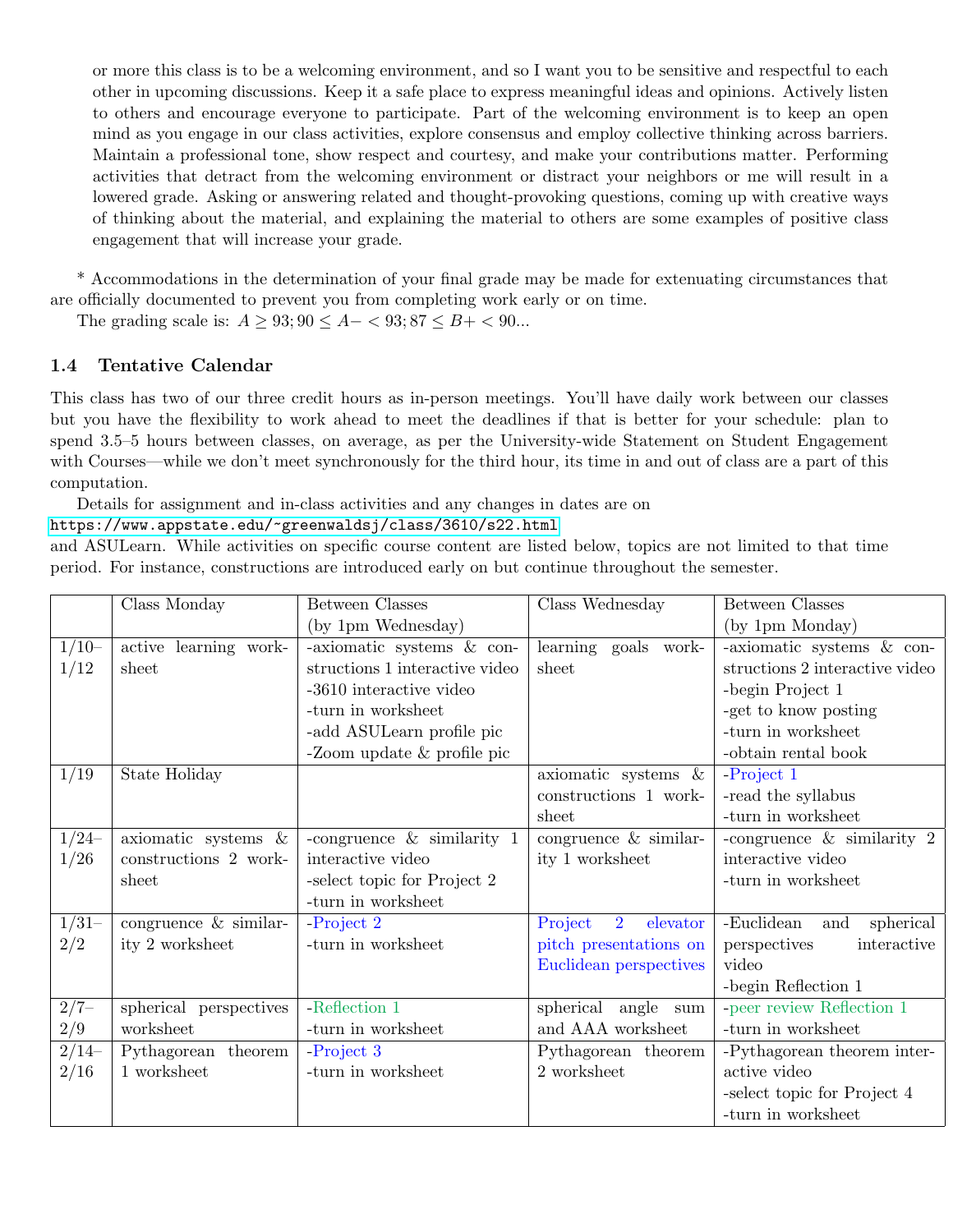| $2/21-$          | guide<br>for<br>research                                                                                      | -analytic geometry and met-    | analytic geometry and  | -prepare for Project 4 pre-    |
|------------------|---------------------------------------------------------------------------------------------------------------|--------------------------------|------------------------|--------------------------------|
| 2/23             | Project 4                                                                                                     | ric perspectives interactive   | metric perspectives 1  | sentations and bring print-    |
|                  |                                                                                                               | video                          | worksheet              | out to tape up                 |
|                  |                                                                                                               | -read Reflection 1 feedback    |                        | -turn in worksheet             |
| $2/28-$          | Project<br>$\overline{4}$<br>presenta-                                                                        | -revise (if needed) and turn   | Project 4<br>presenta- | -turn in Project 4 peer re-    |
| 3/2              | tions part 1                                                                                                  | in Project 4                   | tions part 2           | view and self-evaluation       |
| $3/14-$          | analytic geometry and                                                                                         | -revision on Reflection 1 (if  | polyhedra 1 worksheet  | -polyhedra and angle defect    |
| 3/16             | metric perspectives 2                                                                                         | needed)                        |                        | interactive video              |
|                  | worksheet                                                                                                     | -turn in worksheet             |                        | -Reflection 2                  |
|                  |                                                                                                               |                                |                        | -turn in worksheet             |
| $3/21-$          | measurement<br>work-                                                                                          | -measurements<br>and<br>angle  | earth & universe mea-  | -Project 5                     |
| 3/23             | sheet                                                                                                         | sum interactive video          | surements and shape    | -turn in worksheet             |
|                  |                                                                                                               | -turn in worksheet             | worksheet              |                                |
| $3/28-$          | proof worksheet                                                                                               | -begin final assessment guide  | equidistant<br>water   | -Reflection $3\,$              |
| 3/30             |                                                                                                               | -turn in worksheet             | reservoir worksheet    | -turn in worksheet             |
| $\frac{4}{4}$    | hyperbolic 1 worksheet                                                                                        | -parallels 1 interactive video | hyperbolic 2 worksheet | -Reflection 4                  |
| 4/6              |                                                                                                               | -turn in worksheet             |                        | -parallels 2 interactive video |
|                  |                                                                                                               |                                |                        | -turn in worksheet             |
| $4/11-$          | hyperbolic 3 worksheet                                                                                        | -parallels 3 interactive video | hyperbolic 4 worksheet | -Project 6                     |
| 4/13             |                                                                                                               | -turn in worksheet             |                        | -turn in worksheet             |
| $4/18-$          | Desargues' theorem 1                                                                                          | -projective geometry interac-  | Desargues' theorem 2   | -survey & evals                |
| 4/20             | worksheet                                                                                                     | tive video                     | worksheet              | -turn in worksheet             |
|                  |                                                                                                               | -turn in worksheet             |                        |                                |
| $4/25 -$         | reflections on geome-                                                                                         | -Reflection 5 (if needed)      | concluding activities  | -prepare for final assessment  |
| 4/27             | try worksheet                                                                                                 | -turn in worksheet             |                        |                                |
| $\overline{5/4}$ | $11-1:30$ timed assessment during assigned time at finals—video notes due $+$ individual and group components |                                |                        |                                |

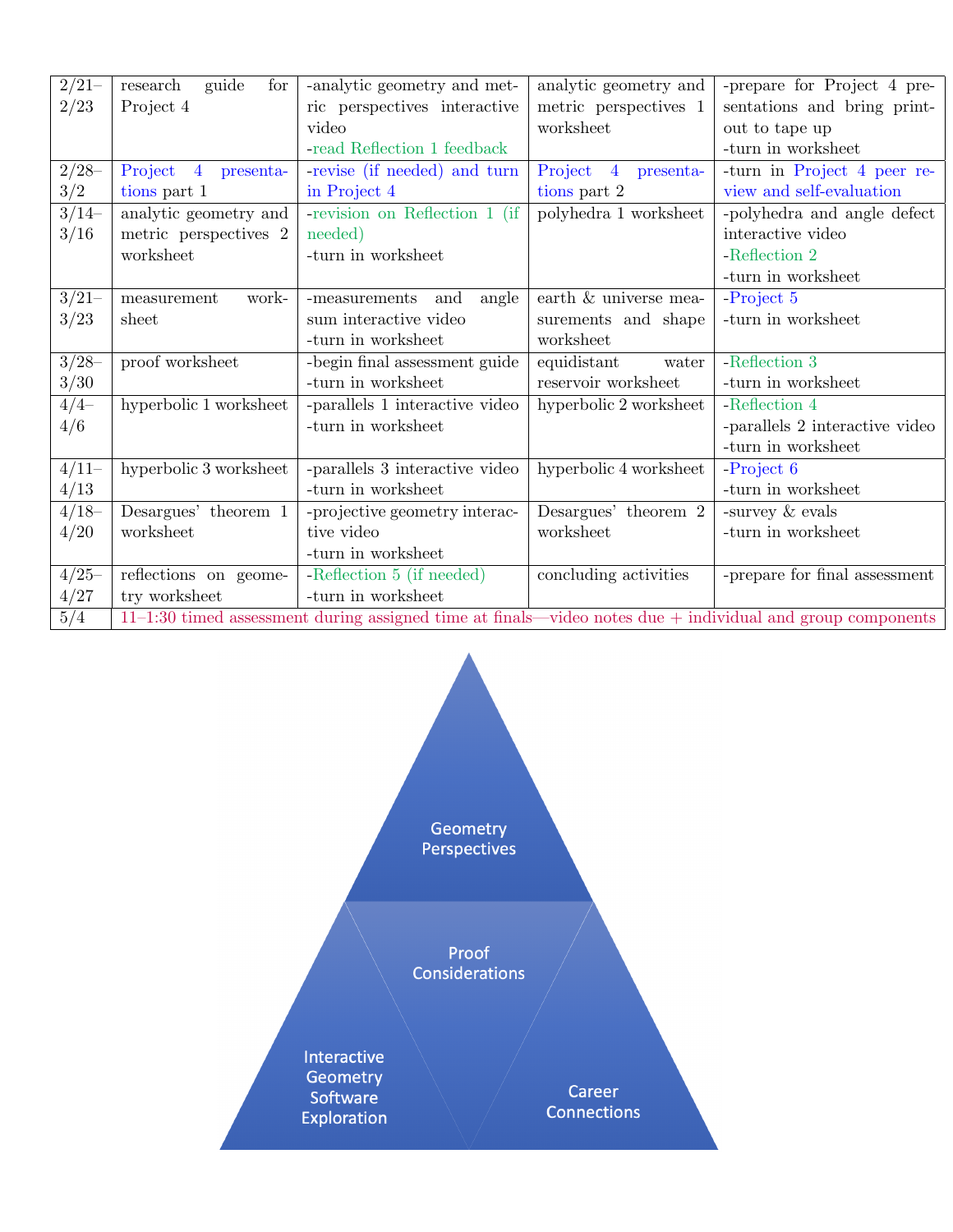#### <span id="page-5-0"></span>1.5 Course Communication, Office Hours, Where to Get Help, and Additional Policies

• Office Hours and ASULearn Forum: My office hours are on Zoom Sunday, Tuesday, and Thursday 7–7:45pm and Monday and Wednesday 8:15–9am via the link in the need help forum on ASULearn.

I encourage you to talk to me often and you can ask me questions. I can also set up individual breakout rooms for private conversation with me. You can come in to Zoom to work on future assignments, working along and asking questions as they arise, or you can ask me questions about items you already turned in, or ask me to go over a concept. Keep me informed about any problems and I also want to hear when things are going well! You do not need to make an appointment to meet with me in Zoom, just drop by and I am happy to help!

If you can't make it to Zoom, you can contact me on the Need Help Forum on ASULearn, which I'll try to answer at least once a day, including the weekends. Except for extreme emergencies, all private written communication must be handled through your private forum, with just you and I, on ASULearn rather than e-mail. I prefer that you use the optional Zoom office hours as it is easier to discuss material in person.

- During class, use of technology is allowed only when it is related to our class. Photos or video or audio recordings may not be taken in class without prior permission. There is no eating or drinking allowed in the classroom but you may step out if you need to hydrate or similar. Many activities are designed to be completed during class and you are responsible for all material and announcements, whether you are present or not. You are also responsible for announcements made on the web pages, so check them often.
- Academic integrity is a fundamental part of the course, which includes meeting deadlines, regular communication, and giving proper reference where it is due. These are essential to course integrity. Feel free to talk to me or each other if you are stuck, but when writing up work, be sure to give acknowledgment where it is due. Submitting someone else's work as your own (PLAGIARISM) is a serious violation of the University's Academic Integrity Code, which defines: "Plagiarism includes, but is not limited to, borrowing, downloading, cutting and pasting, and paraphrasing without acknowledgement, including from online sources, or allowing an individual's academic work to be submitted as another's work."
- I believe that you have the capability to succeed in this course. In this course, two of our three credit hours are in-person meetings. You'll have daily work between our classes but you have the flexibility to work ahead to meet the deadlines if that is better for your schedule: plan to spend 3.5–5 hours between classes, on average, as per the University-wide Statement on Student Engagement with Courses (while we don't meet for the third hour, its time in and out of class are a part of this computation).

If you find that you are spending fewer hours, you can probably improve your understanding and grade by studying more. If you are (on average) spending more hours than these guidelines suggest, you may be working inefficiently; in that case, you should come see me.

- We adhere to the University-wide syllabus and policy statements: <https://academicaffairs.appstate.edu/resources/syllabi-policy-and-statement-information>
- I want you to be informed about your choices regarding what you tell me about certain types of sensitive information. In situations where students disclose experiencing an act of interpersonal violence to their instructor, faculty are required to report that to the campus Title IX Coordinator, who then reaches out to the student by email offering support services. I care about you and want you to get the resources you need. I'm happy to talk with you if you decide you want that, but please be aware that if instead you'd like to explore options with someone who can keep your information totally confidential, I highly recommend the Counseling Center at 828-262-3180. They offer walk-in hours as well as after-hours coverage: <http://counseling.appstate.edu>.
- Appalachian Cares is a place to find updates about matters of student health and safety <http://appcares.appstate.edu/>.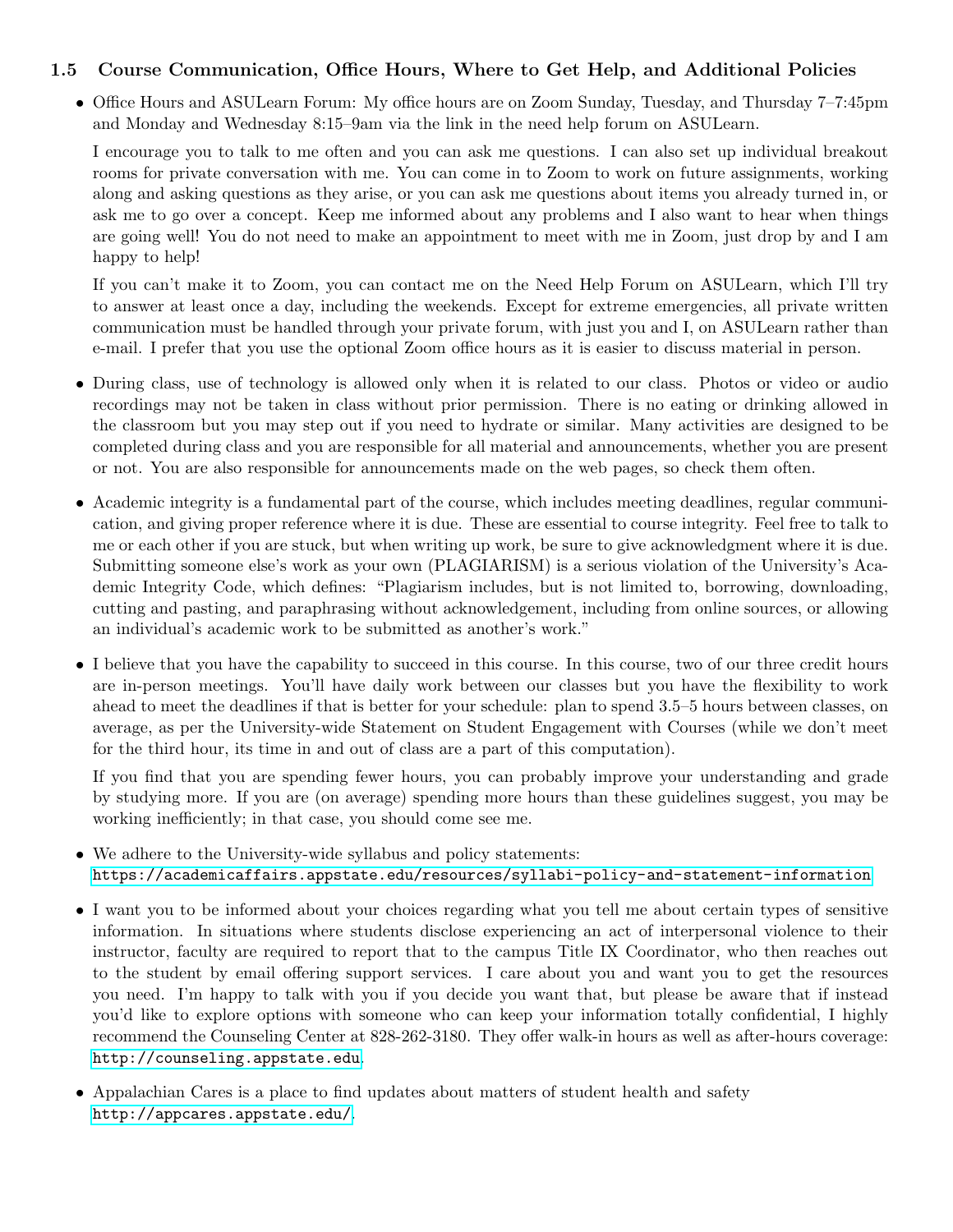- The ASU Success in Online Courses website catalogs many of the university's academic and community supports to help you continue your academic endeavors. The website includes technology support for online and hybrid courses, study skills support, and connections to support services <https://studentlearningcenter.appstate.edu/about/success-online-courses>.
- Belk Library offers a wide array of research services including access to their digital media studio (with assistance available), video and audio recording rooms, Research Advisory Program sessions in which you meet individually to work with a librarian, Library guides, study spaces, and online workshops, like <http://library.appstate.edu/gethelp/rap>
- The writing center can help you with drafts of your reflections <https://writingcenter.appstate.edu/>
- Disco Student Learning Center offers academic resources that will complement and enhance classroom experiences by helping students become acquainted with their studies and learn how to learn effectively. For example, you can meet with a study skills specialist to discuss your goals and develop strategies and study plans to meet those goals or arrange for tutoring. "D.D.," or Dauphin Disco, was one of the three people who, in 1899, founded Watauga Academy – known as App State today. The word disco is Latin for learn. <https://studentlearningcenter.appstate.edu/students/tutoring-support-services>
- Prerequisites: I will assume you have facility with the following that you developed in the prerequisite of MAT 2110 Techniques of Proof: methods of proof used in mathematics, writing mathematics, searching for mathematical content and sources, and careers in mathematics, as well as from MAT 2110's prerequisite MAT 1120 Calculus With Analytic Geometry II: analytic geometry as well as techniques of integration and their connection to arc length, area, and volume.
- The Conference Board of the Mathematical Sciences (CBMS) published a statement titled "Active Learning in Post-Secondary Mathematics Education" about the importance of "classroom practices that engage students in activities, such as reading, writing, discussion, or problem solving, that promote higher-order thinking" and our classroom is modeled after that. The purpose of engagement is to learn and practice course content and learning goals, and develop critical thinking and problem-solving skills. Making mistakes is integral to the learning process—the key is to try to continue to engage rather than give up—and this course is to be an environment in which you ask questions and offer good guesses. It is on purpose that there are problems that don't look exactly like what we did previously in order to provide you with rich settings to explore in order to learn deeply.

I do not expect you to be able to solve all the issues immediately. Instead, I want to see what you can do on your own. Out in the real world, this is important, since no matter what job you have, you will be expected to seek out information and answers to new topics you have not seen before. This may feel uncomfortable and frustrating. I understand this and want to help you through the process. It helps to remember that there are no mathematical dead-ends! Each time we get stuck, it teaches us something about the problem we are working on, and leads us to a deeper understanding of the mathematics. In the real world though, you are not expected to face your work alone, and in this class is similar.

Asking questions, and explaining things to others, in or out of class, is one of the best ways to improve your understanding of the material. I am always happy to help and will try to give you hints and direction to help you understand the material. At times though, to encourage the exploration process, I may direct you to rethink a problem and to come back to discuss it with me again afterwards. This occurs when I believe that the struggle to understand is imperative for your deep understanding of the material.

## <span id="page-6-0"></span>1.6 Advice from Prior Students

- Do the interactive worksheets they're super helpful!
- Interactive video notes help when reviewing for projects or reflections.